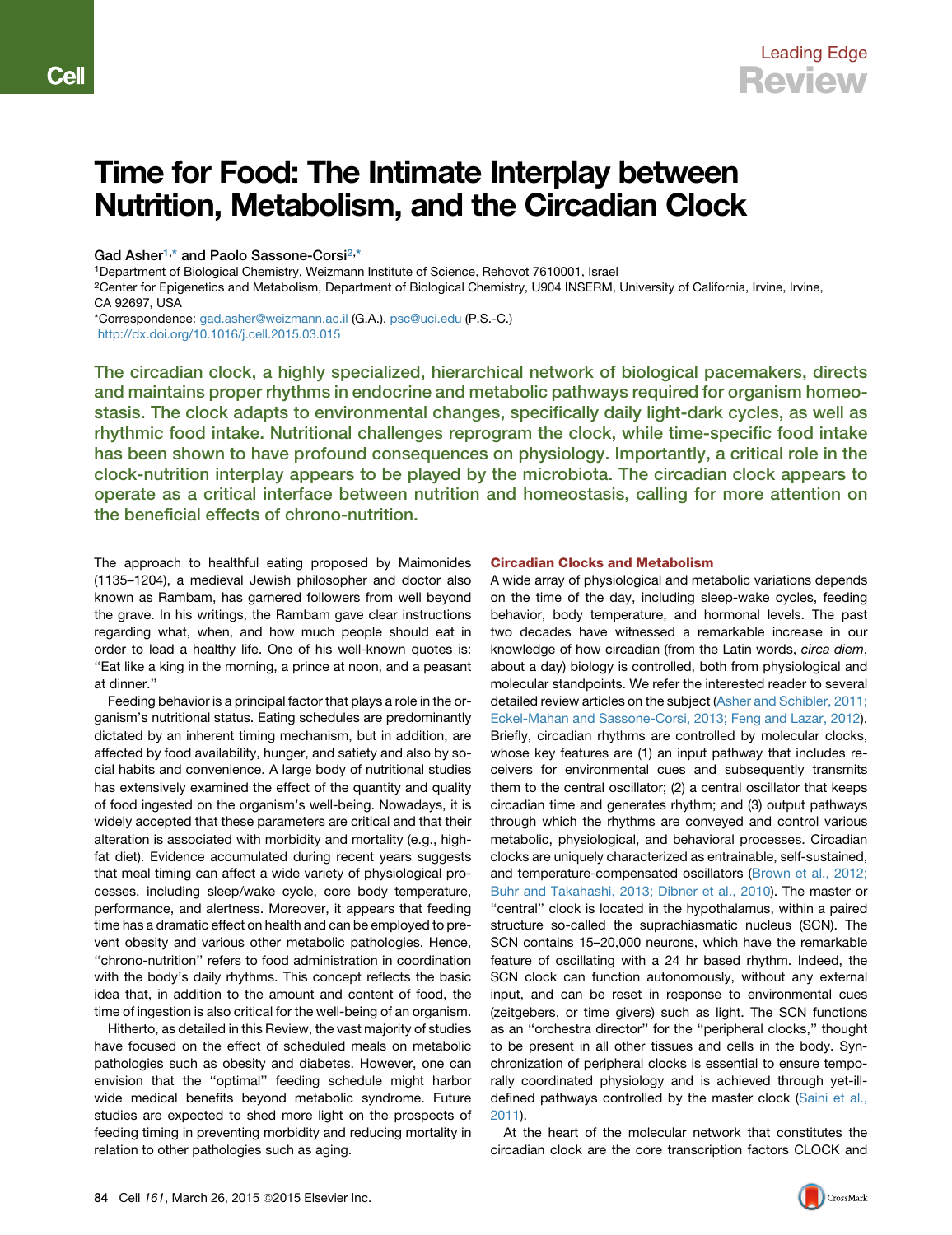<span id="page-1-0"></span>

#### Figure 1. The Molecular Organization of the Circadian Clock

The transcriptional activators CLOCK and BMAL1 dimerize to stimulate the expression of many CCGs with E-box promoter elements in their promoters. CLOCK:BMAL1 also activate the expression of the *Period* (Per) and *Cryptochromes* (Cry) gene families. PERs and CRYs protein levels become high during the night, after which they dimerize and translocate to the nucleus to repress CLOCK: BMAL1-mediated transcription. PERs and CRYs undergo a number of post-translational modifications that induce their degradation, required to start off a new circadian cycle. Another loop involves the proteins REV-ERB $\alpha$ / $\beta$ , whose levels increase during the day and bind specific responsive promoter elements (RRE) and thus inhibit *Bmal1* transcription. At night, REV-ERB<sub>a</sub> protein amounts are low, allowing *Bmal1* transcription to take place. These transcriptional-translational regulatory loops are operating in most cells and control a remarkable fraction of the mammalian genome.

BMAL1 [\(Figure 1](#page-1-0)) [\(Crane and Young, 2014](#page-6-2)). They heterodimerize and drive the transcription of a large number of clock-controlled genes (CCGs) by binding to E-box sites within their promoters. CLOCK and BMAL1 also direct the transcription of their own repressors, period (PER) and cryptochrome (CRY) family members, generating a tightly self-regulated feedback loop. During the day, the increase in transcription of *per* and *cry* genes results in the accumulation of the PER and CRY circadian repressors. These, in turn, inhibit CLOCK:BMAL1-driven transcription of *per*, *cry*, and CCGs. The highly controlled degradation of PER and CRY alleviates transcriptional repression and allows CLOCK:BMAL1-mediated transcription to proceed again, establishing cycles in circadian gene expression. Additional levels of circadian regulation exist with the orphan nuclear receptors ROR and REV-ERB that activate and repress transcription of the *Bmal1* gene, respectively. Furthermore, clock proteins are modified in a post-translational manner by phosphorylation, acetylation, ubiquitination, and SUMOylation, adding multiple layers of regulation to the core clock machinery [\(Crane and](#page-6-2) [Young, 2014; Robles and Mann, 2013](#page-6-2)).

The CLOCK:BMAL1-driven activation of CCGs deserves special attention in the context of this Review. First, it allows for the circadian regulation of cellular, metabolic, and physiological output functions. Second, transcriptome studies have shown that the overlap of CCGs in different tissues is relatively marginal, questioning the possible contribution of tissue-specific factors to clock control. Finally, it reveals that a large fraction of the genome is potentially under clock control ([Masri and Sassone-](#page-7-1)[Corsi, 2010\)](#page-7-1). The intrinsic plasticity of the circadian system could thereby be provided, at least in part, by the potential of expanding or restricting the regulation of CCGs depending on the nutritional, metabolic, and epigenetic state.

The circadian clock is intimately connected to metabolism [\(Asher and Schibler, 2011; Bass, 2012; Eckel-Mahan and Sas](#page-6-0)[sone-Corsi, 2013; Green et al., 2008](#page-6-0)). Direct evidence is provided by targeted mutations of clock genes in the mouse that yield animals with a variety of metabolic disorders ([Sahar and](#page-7-2) [Sassone-Corsi, 2012\)](#page-7-2). From a molecular point of view, it has been shown that the clock machinery controls the expression

of essential genes within numerous metabolic pathways. A paradigmatic example is the control by CLOCK:BMAL1 of *Nampt* (nicotinamide phosphorybosil transferase) gene expression [\(Na](#page-7-3)[kahata et al., 2009; Ramsey et al., 2009\)](#page-7-3). The product of this gene, namely the enzyme NAMPT, functions as the rate-limiting step in the NAD+ -salvage pathway. By controlling *Nampt* cyclic transcription, the clock directs the circadian synthesis of NAD<sup>+</sup> and thereby the potentially cyclic activity of NAD<sup>+</sup>-consuming enzymes. This is indeed the case of the NAD-dependent deacetylase SIRT1, an enzyme involved in the control of cellular metabolism, inflammation, and aging ([Guarente, 2011\)](#page-6-3). Importantly, SIRT1 had been shown to contribute to CLOCK:BMAL1 function by physically interacting with these circadian regulators [\(Asher](#page-6-4) [et al., 2008; Nakahata et al., 2008\)](#page-6-4). Recent work has shown that a similar deacetylase, SIRT6, also contributes to circadian control, though acting on a different group of cyclic genes than SIRT1 ([Masri et al., 2014\)](#page-7-4). Intriguingly, SIRT6 is chromatin bound, controls lipid metabolism, and is enzymatically activated by fatty acids. SIRT1 and SIRT6 partition the circadian epigenome, leading to segregated control of cellular metabolism [\(Figure 2](#page-2-0)), a finding that could be relevant with respect to different nutritional regimes [\(Eckel-Mahan et al., 2013\)](#page-6-5). In addition, SIRT3, a mitochondrial NAD<sup>+</sup>-dependent deacetylase, has been implicated in circadian control of mitochondrial function [\(Peek et al.,](#page-7-5) [2013\)](#page-7-5), and PARP-1, an NAD<sup>+</sup>-dependent ADP-ribosyltransferase, was shown to participate in the phase entrainment of circadian clocks to feeding ([Asher et al., 2010\)](#page-6-6). Thus, changes in food composition/feeding time may lead to differential activation of epigenetic and transcriptional control systems through harnessing specialized enzymatic pathways and circadian metabolic sensors.

# ''Chrono-Nutrition'' from Rodents to Humans Evidence from Studies in Mice

Several studies in mice indicate that changes in feeding schedule carry clear metabolic implications. When mice are housed in constant bright/dim light, they consume more food during the subjective light phase. These mice exhibit significantly increased body mass and reduced glucose tolerance compared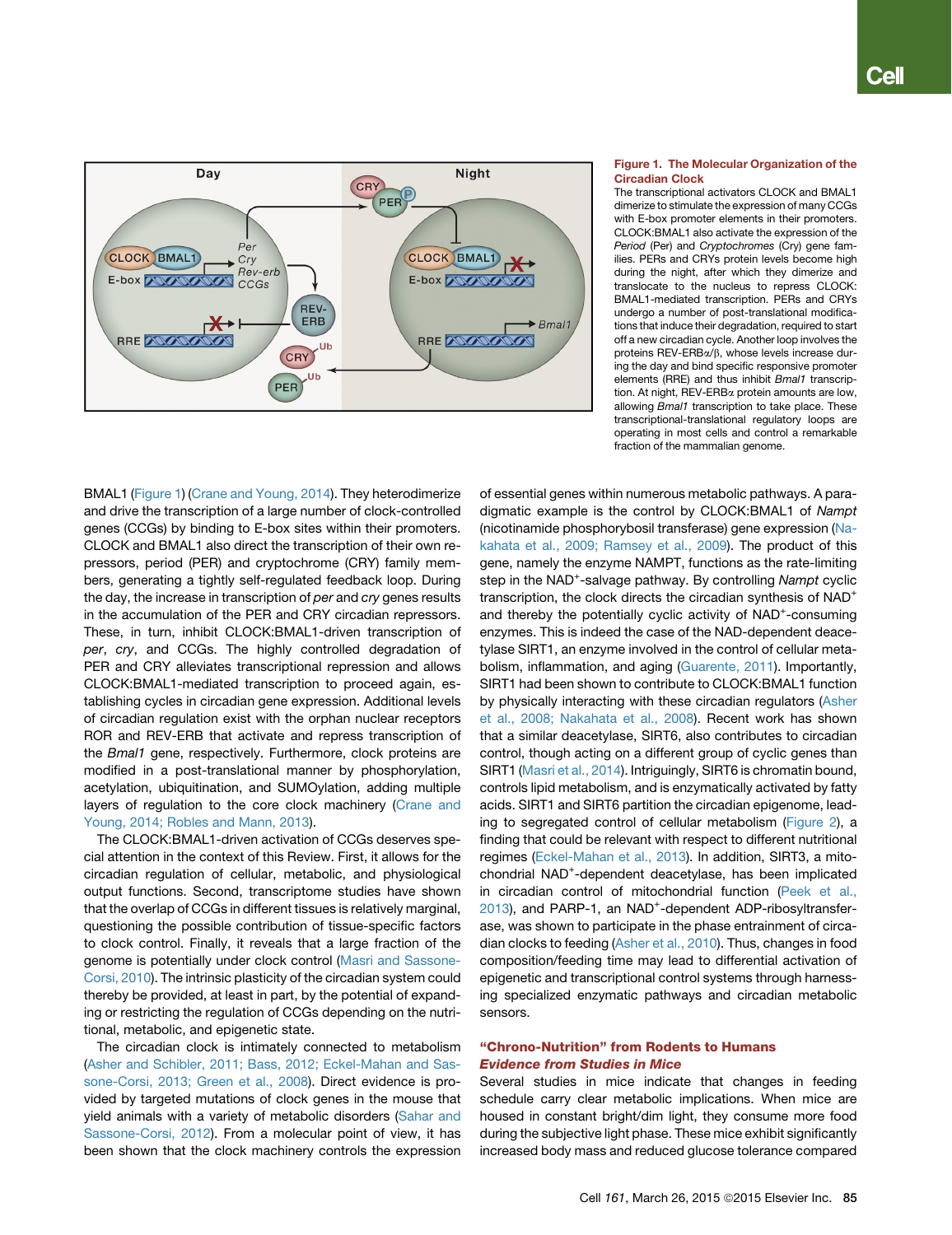<span id="page-2-0"></span>

## Figure 2. Interplay between Nutrition, the Circadian Clock, and Metabolism

A large body of evidence demonstrates that the circadian clock and cellular metabolism are intimately interconnected. A paradigmatic example is the one represented by two chromatin remodelers, the deacetylases SIRT1 and SIRT6 in the liver ([Masri et al., 2014\)](#page-7-4). These two enzymes contribute in partitioning the circadian epigenome as they control distinct groups of genes through different molecular mechanisms, including the activation of alternative transcriptional pathways, such as SREBP-1. The combination of these regulatory events results in segregation of circadian metabolism. SIRT1 participates predominantly in the cyclic control of cofactors and peptides, whereas SIRT6 seems dedicated to cyclic synthesis of lipids and carbohydrates [\(Masri et al., 2014](#page-7-4)). As SIRT1 consumes NAD<sup>+</sup> ([Guarente, 2011](#page-6-3)), whereas SIRT6 appears to be activated by free fatty acids [\(Feldman et al., 2013](#page-6-11)), these may reflect differential responses to distinct nutritional intakes.

with mice under standard light/dark cycles, despite similar caloric intakes and total motor activity [\(Fonken et al., 2010](#page-6-7)). Additional support emerges from analysis of genetically modified mouse models. Altered feeding rhythms in these mice further correlated feeding schedule with obesity and metabolic syndrome. In particular, *Clock* mutant mice exhibit greatly attenuated diurnal feeding rhythm. These mice are obese and develop a metabolic syndrome [\(Turek et al., 2005\)](#page-7-6). Likewise, adipocytespecific *Bmal1* null mice display increased food intake during the light phase and elevated body weight. Disruption of the clock in the adipocytes seems to modify the circulating concentration of polyunsaturated fatty acids in the hypothalamus, resulting in altered feeding behavior ([Paschos et al., 2012\)](#page-7-7).

Time-restricted feeding experiments further highlighted the metabolic effects of feeding schedule. Upon nighttime restricted feeding of regular chow, hepatic triglycerides content in wildtype mice decreases by 50%, whereas the total daily caloric consumption is unaffected ([Adamovich et al., 2014b\)](#page-6-8). Similar studies with high-fat diet demonstrated compelling effects on the propensity to develop obesity and metabolic syndrome. Mice under time-restricted high-fat diet consume equivalent calories as those with ad libitum access yet are protected against obesity, hyperinsulinemia, hepatic steatosis, and inflammation ([Figure 3\)](#page-2-1). Time-restricted feeding regimen improves CREB,

<span id="page-2-1"></span>

Figure 3. Time-Restricted Feeding and Its Beneficial Effects



mTOR, and AMPK pathway function and oscillations in expression of circadian core clock and output genes ([Hatori et al.,](#page-7-8) [2012; Sherman et al., 2012\)](#page-7-8). It should be noted that both studies applied time-restricted high-fat diet, yet at complete different times throughout the day. The former limited the food availability to 8 hr during the dark phase, whereas, in the latter, food was provided for 4 hr during the light phase. Thus, it is conceivable that the key factor is the time restriction from food per se, rather than its occurrence at a specific circadian time. A recent study from Panda and colleagues further characterized the different requirements for time-restricted feeding to be beneficial [\(Chaix](#page-6-9) [et al., 2014\)](#page-6-9). Time-restricted feeding appears to be effective against preexisting obesity, there is an after effect upon cessation, and it remains effective even when applied only 5 days per week. This comprehensive study highlighted the effectiveness of time-restricted feeding against different nutritional challenges, including high-fat, high-fructose, and high-fat combined with high-fructose diets, all of which are known to cause dysmetabolism.

Even changes in food availability solely throughout the active phase (e.g., breakfast versus dinner) have been reported to affect body weight. Shibata and co-workers have compared metabolic parameters in mice that consumed only a single large meal at the beginning of the active phase with mice that had an additional relatively small meal at end of the active phase. Although mice in each group consumed an equal amount of food per day, mice on two meals exhibited reduced body weight gain and improved metabolic parameters compared with those on a single meal or freely fed animals [\(Fuse et al.,](#page-6-10) [2012\)](#page-6-10). Additional studies in rodents demonstrated that early nocturnal fasting increases body weight, whereas late nocturnal fasting reduces weight gain [\(Wu et al., 2011; Yoshida et al.,](#page-8-0) [2012\)](#page-8-0).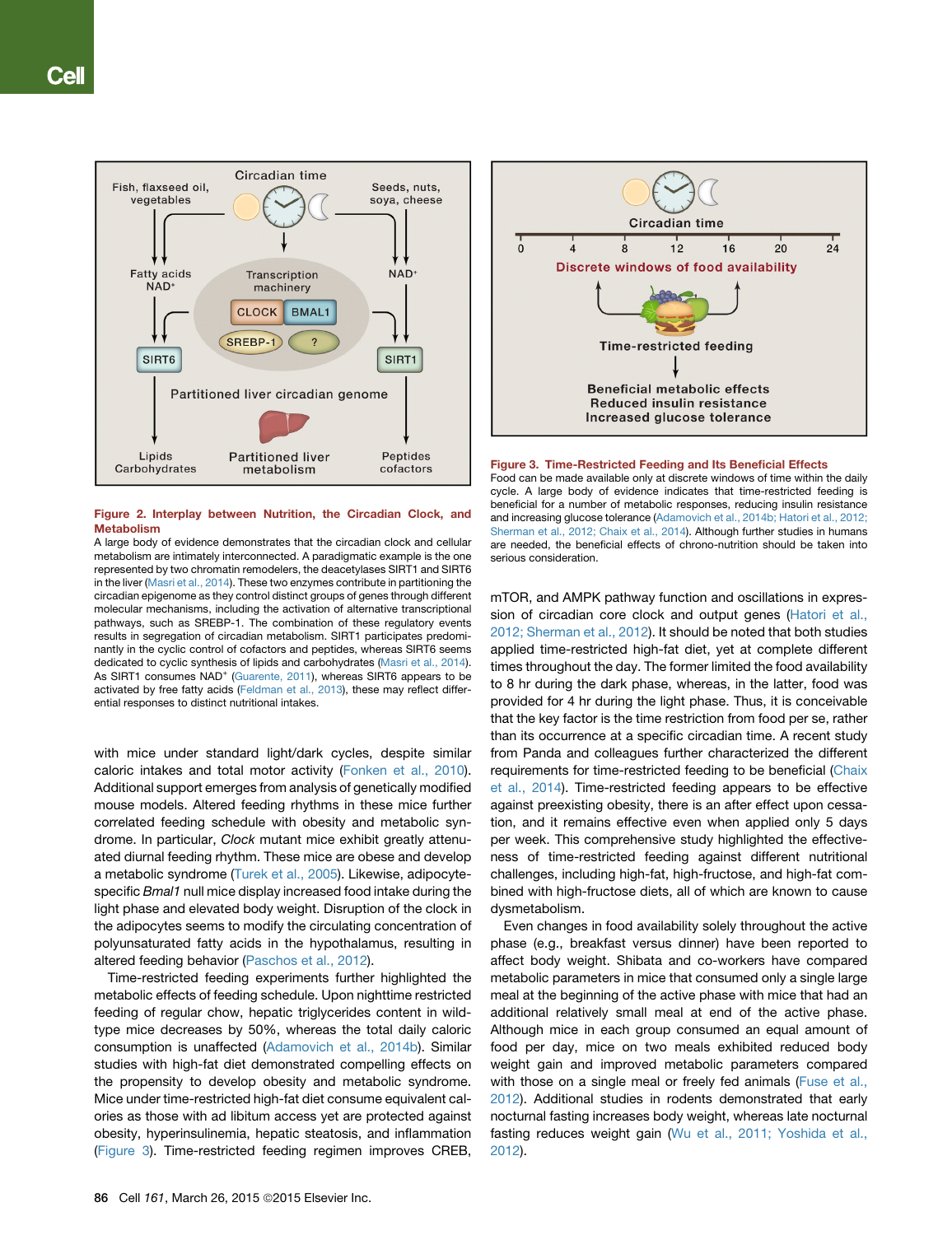# Evidence from Studies in Humans

Although there is a widespread belief that eating late at night carries high risk of developing obesity, the supporting evidence is relatively scarce. In a recent study, the comparison of two isocaloric weight-loss groups revealed greater improvement of metabolic markers in the group given a bigger breakfast and a smaller dinner than vice versa [\(Jakubowicz et al., 2013\)](#page-7-9). Another study showed that early mealtimes significantly decrease serum lipid levels ([Yoshizaki et al., 2013\)](#page-8-1). Moreover, several human epidemiological studies identified a correlation between eating pattern and obesity. For example, breakfast consumption among adolescents was inversely associated with weight gain in a large cohort study ([Timlin et al., 2008\)](#page-7-10). Several studies have demonstrated a correlation between short sleep duration  $(<5$  hr) or late sleepers (midpoint of sleep  $> 5:30$  AM) and eating late dinners/consuming more calories late in the evening with significantly higher risk for developing obesity and diabetes [\(Baron et al., 2011; Hsieh et al., 2011\)](#page-6-12). Moreover, night eating syndrome characterized by a time-delayed eating pattern is positively associated with elevated body mass index (BMI), [\(Colles et al., 2007](#page-6-13)). Interestingly, studies both in humans and rats have shown selected food predilections for higher fat composition at dinnertime than at breakfast time [\(Lax et al.,](#page-7-11) [1998; Westerterp-Plantenga et al., 1996\)](#page-7-11), suggesting a nutritional preference that might be related to obesity associated with late-night feeding. These studies indicate that late dinners carry the risk of obesity in humans; however, they should be cautiously interpreted.

In conclusion, the effects of time-restricted feeding have not yet been thoroughly examined in humans. The current evidence emerging from studies performed in humans is indirect and correlative and calls for additional well-controlled analyses.

# Feeding-Fasting Cycles

Feeding time and circadian clocks are tightly intertwined, as feeding schedule has a prominent effect on circadian clocks in peripheral organs. As expected for nocturnal animals, mice mostly consume food during the night. When food is provided exclusively during the day, the phase of peripheral clocks is gradually inverted within several days ([Damiola et al., 2000](#page-6-14)). By contrast, inverted feeding regimen has very little impact on the phase of the master clock in the brain. Therefore, feeding-fasting cycles appear to function as potent timing cues for peripheral clocks, even bypassing the otherwise-dominating synchronization signals emitted by the master clock in the brain. The prominent effect of feeding on circadian rhythmicity is also evident from studies comparing circadian gene expression in mice fed ad libitum with mice under time-restricted feeding regimen. Feeding time had a profound effect on the repertoire, phase, and amplitude of rhythmic gene expression. Specifically, feeding cycles have been shown to rescue the 24 hr rhythmicity in gene expression of numerous transcripts in mice with a genetically disrupted clock (i.e., *Cry1/2* null mice) [\(Vollmers et al., 2009\)](#page-8-2). Moreover, the diet composition seems to have an impact on the rhythmic feeding behavior in mice and rats [\(Hariri and](#page-7-12) [Thibault, 2011; Kohsaka et al., 2007\)](#page-7-12). Upon being high-fat fed, mice exhibit altered feeding-fasting cycles very similar to clock-deficient mice (e.g., *Cry1/2* and *Per1/2* double-null mice), as they consume a higher percentage of their daily food intake during the light phase. Concomitantly, circadian gene expression is attenuated [\(Kohsaka et al., 2007\)](#page-7-13). Interestingly, when mice are fed with high-fat diet exclusively during the night, circadian rhythmicity in gene expression is restored ([Hatori et al.,](#page-7-8)

# Molecular Basis for Reprogramming and ''Chrono-Nutrition''

[2012\)](#page-7-8).

Nutritional challenge does not simply disrupt normal circadian rhythmicity. When mice are subjected to high-fat diet ad libitum, the liver clock undergoes a rewiring program that involves a number of molecular mechanisms [\(Eckel-Mahan et al., 2013\)](#page-6-5). Although many circadian genes lose their cyclic expression due to impaired chromatin recruitment of the CLOCK:BMAL1 activator complex at their promoters, many other genes whose expression is normally non-cyclic become circadian through the cyclic activation of surrogate transcription pathways. These include both PPAR $\gamma$  and SREBP, which begin to activate a large number of target genes by cyclic chromatin recruiting. These findings reveal the remarkable plasticity of the clock system in response to nutritional challenges and indicate that more genes than previously thought have the potential to become circadian, depending on the nutritional, metabolic, and epigenetic state of the cell.

The finding that meal timing has major effects on metabolic and physiological parameters has led to the conviction that, in choosing food, it is not only important to consider its nutritional value but also its timing. So is there an ''optimal time'' to ingest food? The aforementioned studies delineate the benefits in time-restricted feeding; however, it is still unclear whether there is an ''optimal time'' for food intake. In some studies, food accessibility was limited to the dark phase, whereas in others, it was limited to the light phase, yet the outcome was very similar. This apparent discrepancy can be resolved by centering on the direct consequences of time restricted feeding. When mice are fed regular chow, they mostly ingest food during the dark phase [\(Adamovich et al., 2014b\)](#page-6-8). Upon high-fat diet, the situation is aggravated as they consume an almost equal amount of food throughout the day [\(Hatori et al., 2012\)](#page-7-8). Conceivably, timerestricted feeding generates sharp feeding-fasting cycles, which consolidate circadian rhythmicity in gene expression and circadian activation of various metabolic pathways. This is because clocks in most peripheral organs readily respond to feeding cycles, and feeding time can shift their phase. Upon several days of time-restricted feeding, food availability and the endogenous clocks are aligned, irrespectively on whether the food is provided during the dark or the light phase. Hence, high-fat diet disrupts circadian rhythmicity through dampening of feeding-fasting cycles that serve as an extremely potent zeitgeber for peripheral clocks. It is yet unclear whether this effect of time-restricted feeding by high-fat diet is operating through molecular mechanisms analogous to those involved in the reprogramming of the circadian clock induced by nutritional challenge when food is available ad libitum [\(Eckel-Mahan et al., 2013\)](#page-6-5).

# A Role for the Microbiota

The contribution of the microbiota in regulation of physiology is vast and complex ([Henao-Mejia et al., 2013; Tremaroli and](#page-7-14) Bä[ckhed, 2012](#page-7-14)). The impact of the microbiota is determined,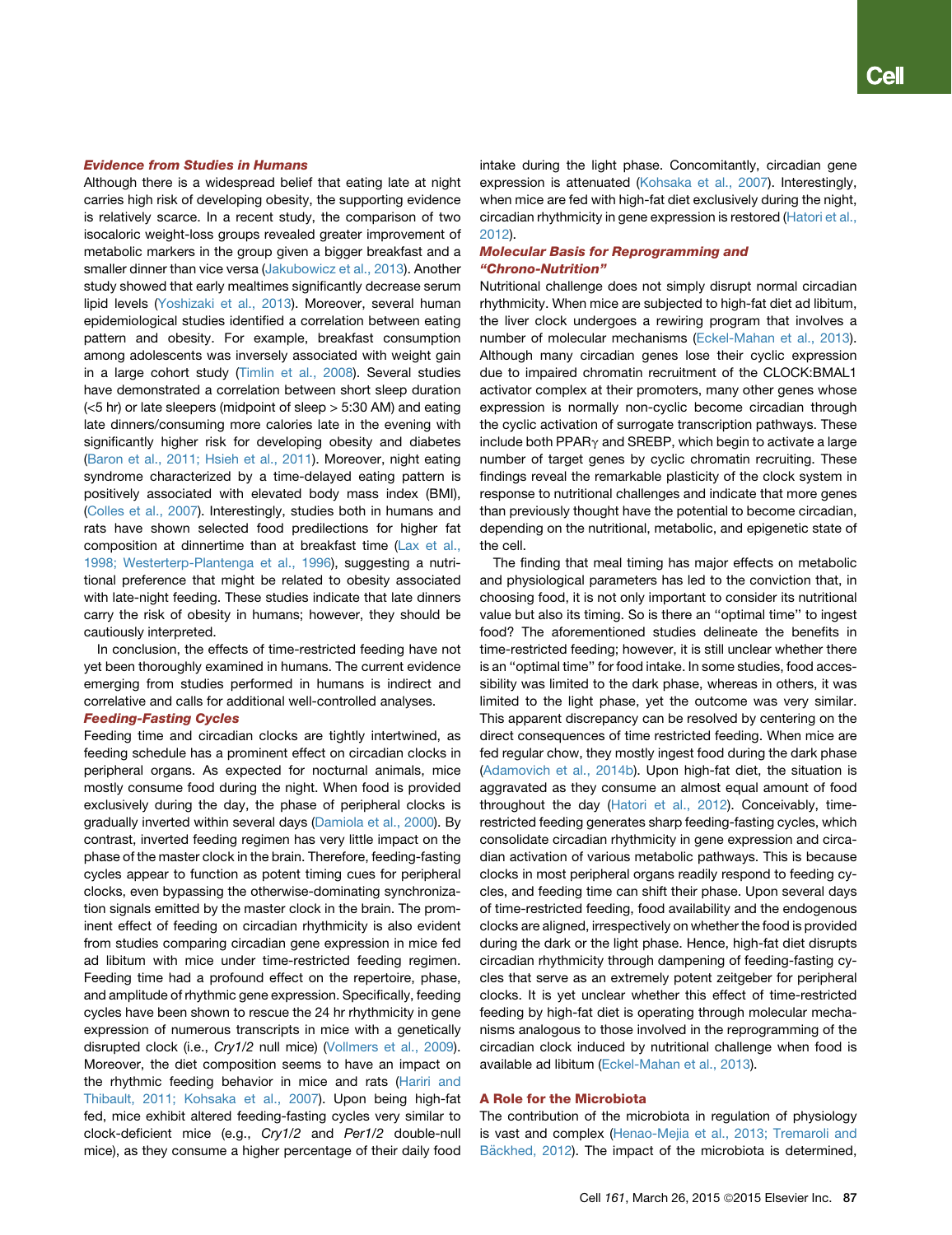<span id="page-4-0"></span>

Figure 4. Interplay between the Microbiota and the Gut Circadian Clock

Intestinal cells contain a powerful circadian clock that is connected through yet-ill-defined physiological pathways to the central clock in the SCN. Nutrition is also cyclic, and its processing occurs through the rhythmic metabolism of the gut clock. Here, microbiota have been shown to participate in food processing and to interact with the intestinal clock. This interplay goes both ways, as the gut clock needs the microbiota to function properly, and the microbiota levels oscillate following the gut cycles [\(Mukherji et al., 2013; Thaiss et al.,](#page-7-19) [2014; Voigt et al., 2014; Zarrinpar et al., 2014](#page-7-19)). Thus, the circadian clock is a critical component in the relationship between food and the gut.

among various factors, by its diverse composition that includes bacteria, archaea, and fungi. These populate a remarkable vari-ety of sites in the organism of their multicellular hosts [\(Lozupone](#page-7-15) [et al., 2012](#page-7-15)). In these locations, they contribute to local organ homeostasis, as well as to system-wide physiology through a number of specialized metabolic and signaling pathways ([Lee](#page-7-16) [and Hase, 2014; Sharon et al., 2014](#page-7-16)).

A large fraction of the microbiota is located in the gastrointes-tinal tract, a site that also has a powerful circadian clock ([Bellet](#page-6-15) [et al., 2013; Hussain and Pan, 2012\)](#page-6-15). The clock in the gut has been shown to participate in the daily cycles of food digestion ([Hussain, 2014; Tahara and Shibata, 2013\)](#page-7-17), as well as in coping with the pathogenic condition of *Salmonella* infection ([Bellet](#page-6-15) [et al., 2013\)](#page-6-15) and regulation of interleukin-17-producing CD4<sup>+</sup> T helper ( $T_H$ 17) cells that protect against bacterial and fungal infections at mucosal surfaces [\(Yu et al., 2013](#page-8-3)). As the gut microbial population regulates the energy derived from food and modulates the levels of host- and diet-derived products, the question of how the gut clock interplays with metabolic pathways and the microbiota is critical [\(Sharon et al., 2014\)](#page-7-18).

Is the microbiota controlling the gut clock or vice versa? The first answer to this question came from Chambon and colleagues through the analysis of the large intestine, which has the highest concentration of microbiota in mammals ([Mukherji](#page-7-19) [et al., 2013\)](#page-7-19). The circadian clock within intestinal epithelial cells (IECs) is responsible for cyclic glucocorticoid production and is under endocrine control from the pituitary-adrenal axis. Remark-

ably, the IECs clock is profoundly disrupted by depletion of the microbiota, leading to altered corticosteroids levels and consequent metabolic disorders. Thus, the microbiota determines the appropriate function of the gut clock, most likely contributing to additional, system-wide cyclic homeostasis. This control operates through the innate immune receptors TLRs and NOD2, whose expression in IECs is cyclic and under clock regulation [\(Mukherji et al., 2013; Silver et al., 2012\)](#page-7-19). Thus, changes in the microbiota levels and composition induced by different types of nutritional regimens could differentially regulate the gut clock and thereby influence the organism's homeostasis. This is indeed the case. The composition of the microbiota undergoes diurnal oscillations in both mice and humans [\(Thaiss et al.,](#page-7-20) [2014\)](#page-7-20), and these oscillations are disturbed in mice with a genetic mutation in the clock system, as well as in jet-lag experiments [\(Thaiss et al., 2014; Voigt et al., 2014\)](#page-7-20). It appears thereby that the relationship between the gut epithelium of the host and the microbiota goes both ways, where both cell populations influence each other's physiology [\(Figure 4\)](#page-4-0).

Another key component in the equation is food, whose intake is also cyclic, following an intricate system of neuronal and endocrine control. Different nutritional challenges alter the composition of the microbiota, and specific members of the intestinal microbiota have been linked with metabolic disease ([Zarrinpar](#page-8-4) [et al., 2014](#page-8-4)). Yet, how does time-specific and diet-specific food intake alter in parallel the gut clock and the microbiota? High-throughput genomic and metabolomics analyses have revealed that specific ''signatures'' exist for each dietary condition, as well as for time-restricted feeding [\(Zarrinpar et al., 2014](#page-8-4)). These intriguing results reveal the complexity of the gut homeostasis, as well as the importance that key molecular pathways, such as TLRs and NOD2, must play. It remains to be established the role of the clock in IECs cells by using tissue-specific mutations of clock proteins in the mouse, as well as the critical effect that the circadian gut-microbiota interplay most likely has on other metabolic organs, such as the liver, fat, and muscle. Finally, the fascinating influence that the microbiota appears to have on neuronal functions [\(Mayer et al., 2014\)](#page-7-21) begs the question of whether the central clock or other brain structures may be receiving ''nutritional'' information in a cyclic manner through the gut-microbiota interplay.

# Circadian Metabolomics

In the last decade, numerous transcriptome profilings performed throughout the day in various peripheral organs have highlighted the pervasive circadian control of metabolism and physiology [\(Masri and Sassone-Corsi, 2010; Green et al., 2008\)](#page-7-1). Circadian transcriptomes are considered a hallmark for circadian rhythmicity and shed light on metabolic pathways that are potentially under circadian control. In recent years, in view of the expansion of cutting-edge technologies, several research groups commenced employing high-throughput metabolomics approaches to study circadian rhythms. These recent advances evinced multiple layers of regulation and complexity in circadian control. Metabolomics enables the systematic study of the unique chemical fingerprints involved in biological processes. This technology instigated the progress from learning individual compounds to exploring a broad combination of well-defined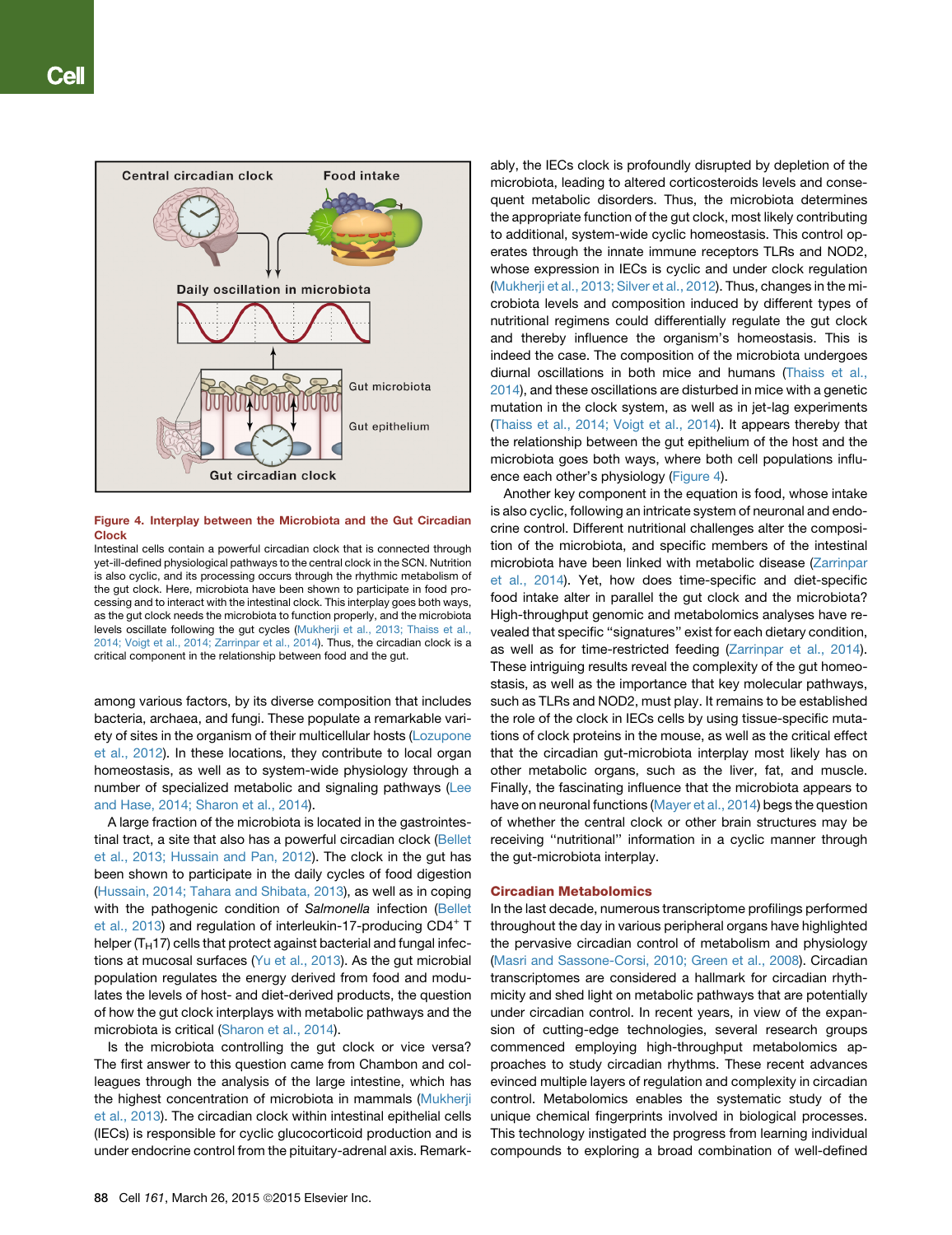metabolites and even to the identification of novel, previously uncharacterized metabolites. Early studies by Ueda and coworkers established a reliable metabolite timetable method to determine internal body time by quantifying the spectra of hundreds of metabolites throughout the day both in mice ([Minami](#page-7-22) [et al., 2009\)](#page-7-22) and human blood samples [\(Kasukawa et al.,](#page-7-23) [2012\)](#page-7-23). Hence, similar to transcriptomes, metabolomes can be employed as a signature for endogenous time.

Subsequent studies were designed to identify metabolic pathways that exhibit daily oscillations and to dissect their circadian control. Metabolomics study of plasma and saliva samples from humans revealed that  $\sim$  15% of all identified metabolites oscillate in a circadian manner, independently of scheduled sleep and food intake [\(Dallmann et al., 2012](#page-6-16)). Notably, a high proportion of rhythmic metabolites in blood plasma were fatty acids. Likewise, daily oscillations in blood plasma metabolites have been observed in human individuals under normal conditions [\(Ang](#page-6-17) [et al., 2012\)](#page-6-17). Similar studies conducted with mouse liver samples from wild-type and clock mutant mice identified clock-controlled circadian oscillation of various groups of metabolites, including lipids and, more specifically, fatty acids [\(Eckel-Mahan et al.,](#page-6-18) [2012\)](#page-6-18). Circadian metabolomics, therefore, do not only serve as a reliable readout for internal time but also constitute a productive tool to study the interplay between clocks and metabolism.

#### Circadian Lipidomics

Lipid homeostasis appears to be under circadian control, and disruption of circadian rhythmicity is associated with dyslipidemia and obesity in various clock mutant mouse models [\(Gooley](#page-6-19) [and Chua, 2014; Sahar and Sassone-Corsi, 2012](#page-6-19)). These include elevated VLDL triglyceride levels in *Rev-Erb*a null mice ([Raspe´](#page-7-24) [et al., 2002](#page-7-24)); dampening of triglycerides oscillations in blood plasma of *Bmal1<sup>-/-</sup>* mice ([Rudic et al., 2004\)](#page-7-25); hyperlipidemia and hepatic steatosis in *Clock* mutant mice ([Turek et al., 2005\)](#page-7-6); and reduced whole-body fat, total triglycerides, and fatty acids in blood plasma of *Per2<sup>-/-</sup>* mice [\(Grimaldi et al., 2010](#page-6-20)). Concomitantly, lipids also appear to play a role in circadian control ([Ada](#page-6-21)[movich et al., 2014a](#page-6-21)). Lipidomics analysis on human blood plasma revealed that  $\sim$ 13% of lipid species exhibited circadian oscillations ([Chua et al., 2013](#page-6-22)), with high prevalence of diglycerides, and triglycerides that peaked around the circadian time (CT) 8 (i.e., 8 hr after lights are turned on). This is in line with the phase observed for lipid accumulation in previous human plasma metabolomics ([Dallmann et al., 2012](#page-6-16)). Daily changes in triglycerides were also observed in blood plasma of rats—total plasma triglyceride levels were elevated during the night (CT 18) [\(Pan and Hussain, 2007\)](#page-7-26). Thus, triglyceride levels in blood plasma reach their zenith levels during the active phase, namely in human during the day and in rodents during the night.

A recent comprehensive circadian lipidomics analysis of mouse liver has identified that  $\sim$ 17% of quantified lipids display circadian rhythmicity ([Adamovich et al., 2014b](#page-6-8)). Notably, the majority of the oscillating lipid species were triglycerides  $(\sim 33\%)$ and reached their peak levels in the liver during the subjective light phase (i.e., CT8). The findings that triglycerides accumulate in rodent plasma during the active phase and in liver during the rest phase may suggest that triglyceride levels build up in different phases in liver and blood in a manner that most likely depends on feeding-fasting cycles and circadian clocks. Because food is a major source for triglycerides, it is conceivable that these accumulate first in the blood upon food ingestion during the active phase and are subsequently deposited in peripheral organs such as the liver during the rest phase. Surprisingly, a similar fraction of lipids  $(\sim 17\%)$  was oscillating in both wildtype and clock-disrupted mice (i.e., *Per1/2* null), most notably triglycerides. However, they largely differed in their accumulation phase and composition [\(Adamovich et al., 2014b\)](#page-6-8). These observations are intriguing, as mice lacking both PER1 and PER2 are behaviorally arrhythmic under constant darkness, and their circadian expression of core clock genes is largely abolished. Further studies should aim at identifying the molecular mechanisms that drive the circadian accumulation of triglyceride in the absence of a functional clock feedback loop.

#### Integrative Omics Analysis

The above-described studies emphasize the need for an integrative and comprehensive exploration of the data emerging from the different omics. Indeed, a database (CircadiOmics database; [http://circadiomics.igb.uci.edu/\)](http://circadiomics.igb.uci.edu/) that integrates circadian genomics, transcriptomics, proteomics, and metabolomics has been generated ([Eckel-Mahan et al., 2012; Patel et al., 2012\)](#page-6-18). It facilitates the use of the current data for deciphering circadian control of various metabolic pathways. It also illustrates the coherence that specific metabolic pathways share with distinct circadian transcription nodes. More importantly, these studies shed some light regarding the complexity of circadian control. First, in contrast to the high-amplitude oscillations in transcript abundance derived from numerous transcriptome studies, daily changes in protein and metabolite levels appear to be significantly shallower. For example, metabolite oscillations in human blood samples ranged around 2-fold [\(Ang et al., 2012; Dallmann](#page-6-17) [et al., 2012](#page-6-17)), and most lipid species in the liver oscillated with an amplitude of  $\sim$ 1.5-fold ([Adamovich et al., 2014b](#page-6-8)). A similar trend was observed with circadian proteomics data sets in which, for most cases, the amplitude of protein oscillations is relatively shallow [\(Mauvoisin et al., 2014; Masri et al., 2013; Reddy et al.,](#page-7-27) [2006; Robles et al., 2014\)](#page-7-27). Second, comparison of circadian transcriptome, proteome, and metabolome data demonstrated that, in some cases, they do not overlap. For instance, the levels of many proteins encoded by rhythmically expressed mRNAs do not oscillate at significant levels, whereas some proteins produced by constantly expressed transcripts do cycle in abundance. Third, in contrast to the disparate expression phases of genes encoding enzymes that participate in hepatic triglyceride homeostasis, triglyceride accumulation in the liver is highly coordinated and peaks toward the end of the light phase ([Adamovich](#page-6-8) [et al., 2014b](#page-6-8)). The discrepancy between the phase and amplitude of oscillations in transcript levels in comparison with proteins and metabolites probably reflects the complexity involved in their accumulation. Specifically, control of metabolites concentration often requires multiple steps and relies on the activity of several enzymes, substrates, and cofactor availability.

## Concluding Remarks

During the past decade, remarkable progress has been made in our understanding of the mammalian circadian timing system.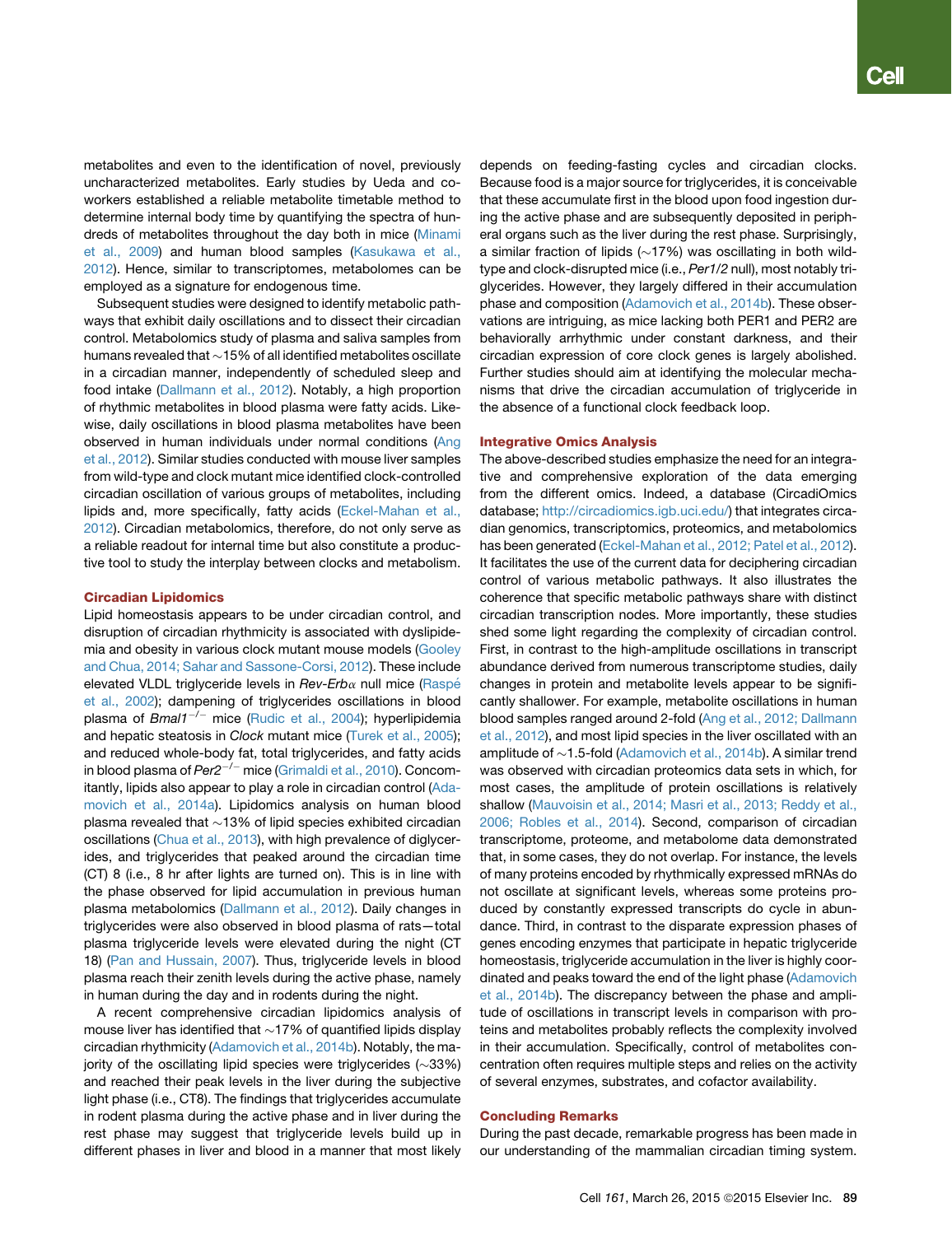The exciting emerging era of proteomics, metabolomics/lipidomics, commence to deepen our understanding of circadian rhythms.

Several circadian transcriptome studies have been conducted in the last decade characterizing circadian gene expressing in different organs, mouse strains, and feeding conditions (as an example, see [Zhang et al., 2014\)](#page-8-5). By contrast, circadian metabolomics are still in their infancy and should be cautiously analyzed and interpreted. Indeed, as aforementioned, the amplitude of metabolites oscillations is often relatively shallow and, hence, more likely to be affected by the experimental design and quantification methods. Future studies are expected to shed more light and provide better tools to tackle these caveats. In any rate, these approaches promote the identification of pathways that couple the molecular clock to metabolism, uncovering new circadian outputs and dissecting the interplay between environmental cues (e.g., feeding) and clocks in circadian control. Concomitantly, the flare-up in nutritional studies that address the effect of feeding schedule on obesity and metabolic syndrome, together with the entry of new players such as microbiota into the circadian playground, reveals the true potential of operating on circadian clocks as strategy toward therapeutics for metabolic diseases and other pathologies.

## ACKNOWLEDGMENTS

Due to space limitations, we were, unfortunately, unable to comment on all of the relevant studies and thus apologize for not citing all pertinent references. Work in the laboratory of G.A. was supported by the Israel Science Foundation (ISF 138/12), the Abish-Frenkel Foundation, the HFSP Career Development Award (HFSP CDA00014/2012), and the European Research Council (ERC-2011 METACYCLES 310320). Work in the laboratory of P.S.-C. is supported by the NIH, ABOCA SpA (Italy), Institut National de la Sante et Recherche Medicale (INSERM, France), and a Novo Nordisk Foundation Challenge Grant.

## **REFERENCES**

<span id="page-6-21"></span>Adamovich, Y., Aviram, R., and Asher, G. (2014a). The emerging roles of lipids in circadian control. Biochim. Biophys. Acta. Published online December 4, 2015. [http://dx.doi.org/10.1016/j.bbalip.2014.11.013.](http://dx.doi.org/10.1016/j.bbalip.2014.11.013)

<span id="page-6-8"></span>Adamovich, Y., Rousso-Noori, L., Zwighaft, Z., Neufeld-Cohen, A., Golik, M., Kraut-Cohen, J., Wang, M., Han, X., and Asher, G. (2014b). Circadian clocks and feeding time regulate the oscillations and levels of hepatic triglycerides. Cell Metab. *19*, 319–330.

<span id="page-6-17"></span>Ang, J.E., Revell, V., Mann, A., Mäntele, S., Otway, D.T., Johnston, J.D., Thumser, A.E., Skene, D.J., and Raynaud, F. (2012). Identification of human plasma metabolites exhibiting time-of-day variation using an untargeted liquid chromatography-mass spectrometry metabolomic approach. Chronobiol. Int. *29*, 868–881.

<span id="page-6-0"></span>Asher, G., and Schibler, U. (2011). Crosstalk between components of circadian and metabolic cycles in mammals. Cell Metab. *13*, 125–137.

<span id="page-6-4"></span>Asher, G., Gatfield, D., Stratmann, M., Reinke, H., Dibner, C., Kreppel, F., Mostoslavsky, R., Alt, F.W., and Schibler, U. (2008). SIRT1 regulates circadian clock gene expression through PER2 deacetylation. Cell *134*, 317–328.

<span id="page-6-6"></span>Asher, G., Reinke, H., Altmeyer, M., Gutierrez-Arcelus, M., Hottiger, M.O., and Schibler, U. (2010). Poly(ADP-ribose) polymerase 1 participates in the phase entrainment of circadian clocks to feeding. Cell *142*, 943–953.

<span id="page-6-12"></span>Baron, K.G., Reid, K.J., Kern, A.S., and Zee, P.C. (2011). Role of sleep timing in caloric intake and BMI. Obesity (Silver Spring) *19*, 1374–1381.

Bass, J. (2012). Circadian topology of metabolism. Nature *491*, 348–356.

<span id="page-6-15"></span>Bellet, M.M., Deriu, E., Liu, J.Z., Grimaldi, B., Blaschitz, C., Zeller, M., Edwards, R.A., Sahar, S., Dandekar, S., Baldi, P., et al. (2013). Circadian clock regulates the host response to Salmonella. Proc. Natl. Acad. Sci. USA *110*, 9897–9902.

<span id="page-6-1"></span>Brown, S.A., Kowalska, E., and Dallmann, R. (2012). (Re)inventing the circadian feedback loop. Dev. Cell *22*, 477–487.

Buhr, E.D., and Takahashi, J.S. (2013). Molecular components of the Mammalian circadian clock. Handb. Exp. Pharmacol. *217*, 3–27.

<span id="page-6-9"></span>Chaix, A., Zarrinpar, A., Miu, P., and Panda, S. (2014). Time-restricted feeding is a preventative and therapeutic intervention against diverse nutritional challenges. Cell Metab. *20*, 991–1005.

<span id="page-6-22"></span>Chua, E.C., Shui, G., Lee, I.T., Lau, P., Tan, L.C., Yeo, S.C., Lam, B.D., Bulchand, S., Summers, S.A., Puvanendran, K., et al. (2013). Extensive diversity in circadian regulation of plasma lipids and evidence for different circadian metabolic phenotypes in humans. Proc. Natl. Acad. Sci. USA *110*, 14468– 14473.

<span id="page-6-13"></span>Colles, S.L., Dixon, J.B., and O'Brien, P.E. (2007). Night eating syndrome and nocturnal snacking: association with obesity, binge eating and psychological distress. Int J Obes (Lond) *31*, 1722–1730.

<span id="page-6-2"></span>Crane, B.R., and Young, M.W. (2014). Interactive features of proteins composing eukaryotic circadian clocks. Annu. Rev. Biochem. *83*, 191–219.

<span id="page-6-16"></span>Dallmann, R., Viola, A.U., Tarokh, L., Cajochen, C., and Brown, S.A. (2012). The human circadian metabolome. Proc. Natl. Acad. Sci. USA *109*, 2625–2629.

<span id="page-6-14"></span>Damiola, F., Le Minh, N., Preitner, N., Kornmann, B., Fleury-Olela, F., and Schibler, U. (2000). Restricted feeding uncouples circadian oscillators in peripheral tissues from the central pacemaker in the suprachiasmatic nucleus. Genes Dev. *14*, 2950–2961.

Dibner, C., Schibler, U., and Albrecht, U. (2010). The mammalian circadian timing system: organization and coordination of central and peripheral clocks. Annu. Rev. Physiol. *72*, 517–549.

<span id="page-6-18"></span>Eckel-Mahan, K., and Sassone-Corsi, P. (2013). Metabolism and the circadian clock converge. Physiol. Rev. *93*, 107–135.

Eckel-Mahan, K.L., Patel, V.R., Mohney, R.P., Vignola, K.S., Baldi, P., and Sassone-Corsi, P. (2012). Coordination of the transcriptome and metabolome by the circadian clock. Proc. Natl. Acad. Sci. USA *109*, 5541–5546.

<span id="page-6-5"></span>Eckel-Mahan, K.L., Patel, V.R., de Mateo, S., Orozco-Solis, R., Ceglia, N.J., Sahar, S., Dilag-Penilla, S.A., Dyar, K.A., Baldi, P., and Sassone-Corsi, P. (2013). Reprogramming of the circadian clock by nutritional challenge. Cell *155*, 1464–1478.

<span id="page-6-11"></span>Feldman, J.L., Baeza, J., and Denu, J.M. (2013). Activation of the protein deacetylase SIRT6 by long-chain fatty acids and widespread deacylation by mammalian sirtuins. J. Biol. Chem. *288*, 31350–31356.

<span id="page-6-7"></span>Feng, D., and Lazar, M.A. (2012). Clocks, metabolism, and the epigenome. Mol. Cell *47*, 158–167.

<span id="page-6-10"></span>Fonken, L.K., Workman, J.L., Walton, J.C., Weil, Z.M., Morris, J.S., Haim, A., and Nelson, R.J. (2010). Light at night increases body mass by shifting the time of food intake. Proc. Natl. Acad. Sci. USA *107*, 18664–18669.

Fuse, Y., Hirao, A., Kuroda, H., Otsuka, M., Tahara, Y., and Shibata, S. (2012). Differential roles of breakfast only (one meal per day) and a bigger breakfast with a small dinner (two meals per day) in mice fed a high-fat diet with regard to induced obesity and lipid metabolism. J. Circadian Rhythms *10*, 4.

<span id="page-6-19"></span>Gooley, J.J., and Chua, E.C. (2014). Diurnal regulation of lipid metabolism and applications of circadian lipidomics. J. Genet. Genomics *41*, 231–250.

<span id="page-6-20"></span>Green, C.B., Takahashi, J.S., and Bass, J. (2008). The meter of metabolism. Cell *134*, 728–742.

<span id="page-6-3"></span>Grimaldi, B., Bellet, M.M., Katada, S., Astarita, G., Hirayama, J., Amin, R.H., Granneman, J.G., Piomelli, D., Leff, T., and Sassone-Corsi, P. (2010). PER2 controls lipid metabolism by direct regulation of PPARg. Cell Metab. *<sup>12</sup>*, 509–520.

Guarente, L. (2011). Sirtuins, aging, and metabolism. Cold Spring Harb. Symp. Quant. Biol. *76*, 81–90.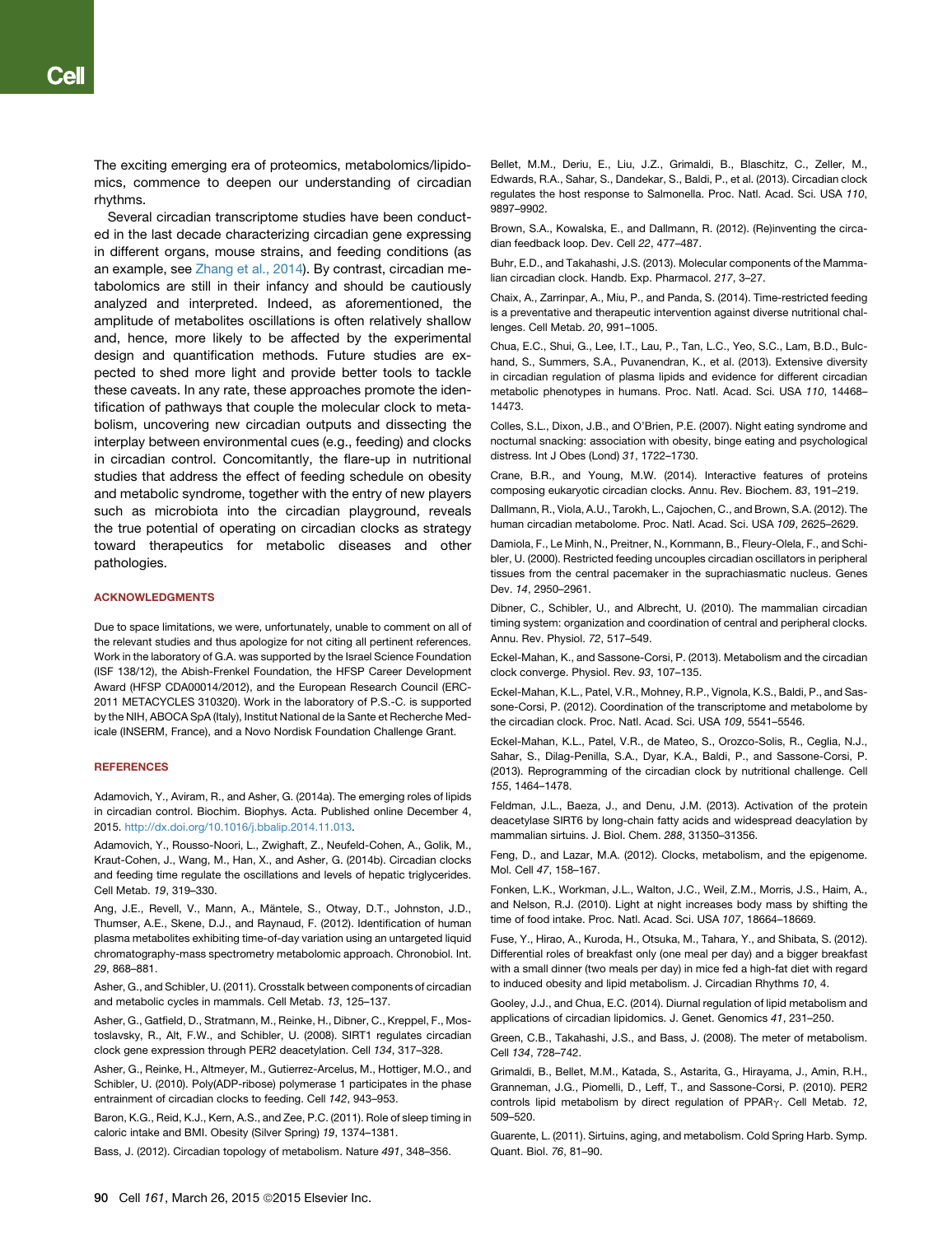<span id="page-7-12"></span>Hariri, N., and Thibault, L. (2011). Dietary obesity caused by a specific circadian eating pattern. Chronobiol. Int. *28*, 216–228.

<span id="page-7-8"></span>Hatori, M., Vollmers, C., Zarrinpar, A., DiTacchio, L., Bushong, E.A., Gill, S., Leblanc, M., Chaix, A., Joens, M., Fitzpatrick, J.A., et al. (2012). Timerestricted feeding without reducing caloric intake prevents metabolic diseases in mice fed a high-fat diet. Cell Metab. *15*, 848–860.

<span id="page-7-14"></span>Henao-Mejia, J., Elinav, E., Thaiss, C.A., and Flavell, R.A. (2013). The intestinal microbiota in chronic liver disease. Adv. Immunol. *117*, 73–97.

Hsieh, S.D., Muto, T., Murase, T., Tsuji, H., and Arase, Y. (2011). Association of short sleep duration with obesity, diabetes, fatty liver and behavioral factors in Japanese men. Intern. Med. *50*, 2499–2502.

<span id="page-7-17"></span>Hussain, M.M. (2014). Regulation of intestinal lipid absorption by clock genes. Annu. Rev. Nutr. *34*, 357–375.

Hussain, M.M., and Pan, X. (2012). Clock regulation of dietary lipid absorption. Curr. Opin. Clin. Nutr. Metab. Care *15*, 336–341.

<span id="page-7-9"></span>Jakubowicz, D., Barnea, M., Wainstein, J., and Froy, O. (2013). High caloric intake at breakfast vs. dinner differentially influences weight loss of overweight and obese women. Obesity (Silver Spring) *21*, 2504–2512.

<span id="page-7-23"></span>Kasukawa, T., Sugimoto, M., Hida, A., Minami, Y., Mori, M., Honma, S., Honma, K., Mishima, K., Soga, T., and Ueda, H.R. (2012). Human blood metabolite timetable indicates internal body time. Proc. Natl. Acad. Sci. USA *109*, 15036–15041.

<span id="page-7-13"></span>Kohsaka, A., Laposky, A.D., Ramsey, K.M., Estrada, C., Joshu, C., Kobayashi, Y., Turek, F.W., and Bass, J. (2007). High-fat diet disrupts behavioral and molecular circadian rhythms in mice. Cell Metab. *6*, 414–421.

<span id="page-7-11"></span>Lax, P., Larue-Achagiotis, C., Martel, P., Madrid, J.A., and Verger, P. (1998). Repeated short-fasting modifies the macronutrient self-selection pattern in rats. Physiol. Behav. *65*, 69–76.

<span id="page-7-16"></span><span id="page-7-15"></span>Lee, W.J., and Hase, K. (2014). Gut microbiota-generated metabolites in animal health and disease. Nat. Chem. Biol. *10*, 416–424.

Lozupone, C.A., Stombaugh, J.I., Gordon, J.I., Jansson, J.K., and Knight, R. (2012). Diversity, stability and resilience of the human gut microbiota. Nature *489*, 220–230.

<span id="page-7-1"></span>Masri, S., and Sassone-Corsi, P. (2010). Plasticity and specificity of the circadian epigenome. Nat. Neurosci. *13*, 1324–1329.

Masri, S., Patel, V.R., Eckel-Mahan, K.L., Peleg, S., Forne, I., Ladurner, A.G., Baldi, P., Imhof, A., and Sassone-Corsi, P. (2013). Circadian acetylome reveals regulation of mitochondrial metabolic pathways. Proc. Natl. Acad. Sci. USA *110*, 3339–3344.

<span id="page-7-4"></span>Masri, S., Rigor, P., Cervantes, M., Ceglia, N., Sebastian, C., Xiao, C., Roqueta-Rivera, M., Deng, C., Osborne, T.F., Mostoslavsky, R., et al. (2014). Partitioning circadian transcription by SIRT6 leads to segregated control of cellular metabolism. Cell *158*, 659–672.

<span id="page-7-27"></span>Mauvoisin, D., Wang, J., Jouffe, C., Martin, E., Atger, F., Waridel, P., Quadroni, M., Gachon, F., and Naef, F. (2014). Circadian clock-dependent and -independent rhythmic proteomes implement distinct diurnal functions in mouse liver. Proc. Natl. Acad. Sci. USA *111*, 167–172.

<span id="page-7-22"></span><span id="page-7-21"></span>Mayer, E.A., Knight, R., Mazmanian, S.K., Cryan, J.F., and Tillisch, K. (2014). Gut microbes and the brain: paradigm shift in neuroscience. J. Neurosci. *34*, 15490–15496.

<span id="page-7-19"></span>Minami, Y., Kasukawa, T., Kakazu, Y., Iigo, M., Sugimoto, M., Ikeda, S., Yasui, A., van der Horst, G.T., Soga, T., and Ueda, H.R. (2009). Measurement of internal body time by blood metabolomics. Proc. Natl. Acad. Sci. USA *106*, 9890– 9895.

Mukherji, A., Kobiita, A., Ye, T., and Chambon, P. (2013). Homeostasis in intestinal epithelium is orchestrated by the circadian clock and microbiota cues transduced by TLRs. Cell *153*, 812–827.

Nakahata, Y., Kaluzova, M., Grimaldi, B., Sahar, S., Hirayama, J., Chen, D., Guarente, L.P., and Sassone-Corsi, P. (2008). The NAD+-dependent deacetylase SIRT1 modulates CLOCK-mediated chromatin remodeling and circadian control. Cell *134*, 329–340.

<span id="page-7-3"></span>Nakahata, Y., Sahar, S., Astarita, G., Kaluzova, M., and Sassone-Corsi, P. (2009). Circadian control of the NAD+ salvage pathway by CLOCK-SIRT1. Science *324*, 654–657.

<span id="page-7-26"></span>Pan, X., and Hussain, M.M. (2007). Diurnal regulation of microsomal triglyceride transfer protein and plasma lipid levels. J. Biol. Chem. *282*, 24707–24719.

<span id="page-7-7"></span>Paschos, G.K., Ibrahim, S., Song, W.L., Kunieda, T., Grant, G., Reyes, T.M., Bradfield, C.A., Vaughan, C.H., Eiden, M., Masoodi, M., et al. (2012). Obesity in mice with adipocyte-specific deletion of clock component Arntl. Nat. Med. *18*, 1768–1777.

Patel, V.R., Eckel-Mahan, K., Sassone-Corsi, P., and Baldi, P. (2012). CircadiOmics: integrating circadian genomics, transcriptomics, proteomics and metabolomics. Nat. Methods *9*, 772–773.

<span id="page-7-5"></span>Peek, C.B., Affinati, A.H., Ramsey, K.M., Kuo, H.Y., Yu, W., Sena, L.A., Ilkayeva, O., Marcheva, B., Kobayashi, Y., Omura, C., et al. (2013). Circadian clock NAD+ cycle drives mitochondrial oxidative metabolism in mice. Science *342*, 1243417.

Ramsey, K.M., Yoshino, J., Brace, C.S., Abrassart, D., Kobayashi, Y., Marcheva, B., Hong, H.K., Chong, J.L., Buhr, E.D., Lee, C., et al. (2009). Circadian clock feedback cycle through NAMPT-mediated NAD+ biosynthesis. Science *324*, 651–654.

<span id="page-7-24"></span>Raspé, E., Duez, H., Mansén, A., Fontaine, C., Fiévet, C., Fruchart, J.C., Vennström, B., and Staels, B. (2002). Identification of Rev-erbalpha as a physiological repressor of apoC-III gene transcription. J. Lipid Res. *43*, 2172–2179.

Reddy, A.B., Karp, N.A., Maywood, E.S., Sage, E.A., Deery, M., O'Neill, J.S., Wong, G.K., Chesham, J., Odell, M., Lilley, K.S., et al. (2006). Circadian orchestration of the hepatic proteome. Curr. Biol. *16*, 1107–1115.

Robles, M.S., and Mann, M. (2013). Proteomic approaches in circadian biology. Handb. Exp. Pharmacol. *217*, 389–407.

Robles, M.S., Cox, J., and Mann, M. (2014). In-vivo quantitative proteomics reveals a key contribution of post-transcriptional mechanisms to the circadian regulation of liver metabolism. PLoS Genet. *10*, e1004047.

<span id="page-7-25"></span>Rudic, R.D., McNamara, P., Curtis, A.M., Boston, R.C., Panda, S., Hogenesch, J.B., and Fitzgerald, G.A. (2004). BMAL1 and CLOCK, two essential components of the circadian clock, are involved in glucose homeostasis. PLoS Biol. *2*, e377.

<span id="page-7-2"></span>Sahar, S., and Sassone-Corsi, P. (2012). Regulation of metabolism: the circadian clock dictates the time. Trends Endocrinol. Metab. *23*, 1–8.

<span id="page-7-0"></span>Saini, C., Suter, D.M., Liani, A., Gos, P., and Schibler, U. (2011). The mammalian circadian timing system: synchronization of peripheral clocks. Cold Spring Harb. Symp. Quant. Biol. *76*, 39–47.

<span id="page-7-18"></span>Sharon, G., Garg, N., Debelius, J., Knight, R., Dorrestein, P.C., and Mazmanian, S.K. (2014). Specialized metabolites from the microbiome in health and disease. Cell Metab. *20*, 719–730.

Sherman, H., Genzer, Y., Cohen, R., Chapnik, N., Madar, Z., and Froy, O. (2012). Timed high-fat diet resets circadian metabolism and prevents obesity. FASEB J. *26*, 3493–3502.

Silver, A.C., Arjona, A., Walker, W.E., and Fikrig, E. (2012). The circadian clock controls toll-like receptor 9-mediated innate and adaptive immunity. Immunity *36*, 251–261.

Tahara, Y., and Shibata, S. (2013). Chronobiology and nutrition. Neuroscience *253*, 78–88.

<span id="page-7-20"></span>Thaiss, C.A., Zeevi, D., Levy, M., Zilberman-Schapira, G., Suez, J., Tengeler, A.C., Abramson, L., Katz, M.N., Korem, T., Zmora, N., et al. (2014). Transkingdom control of microbiota diurnal oscillations promotes metabolic homeostasis. Cell *159*, 514–529.

<span id="page-7-10"></span>Timlin, M.T., Pereira, M.A., Story, M., and Neumark-Sztainer, D. (2008). Breakfast eating and weight change in a 5-year prospective analysis of adolescents: Project EAT (Eating Among Teens). Pediatrics *121*, e638–e645.

Tremaroli, V., and Bäckhed, F. (2012). Functional interactions between the gut microbiota and host metabolism. Nature *489*, 242–249.

<span id="page-7-6"></span>Turek, F.W., Joshu, C., Kohsaka, A., Lin, E., Ivanova, G., McDearmon, E., Laposky, A., Losee-Olson, S., Easton, A., Jensen, D.R., et al. (2005). Obesity